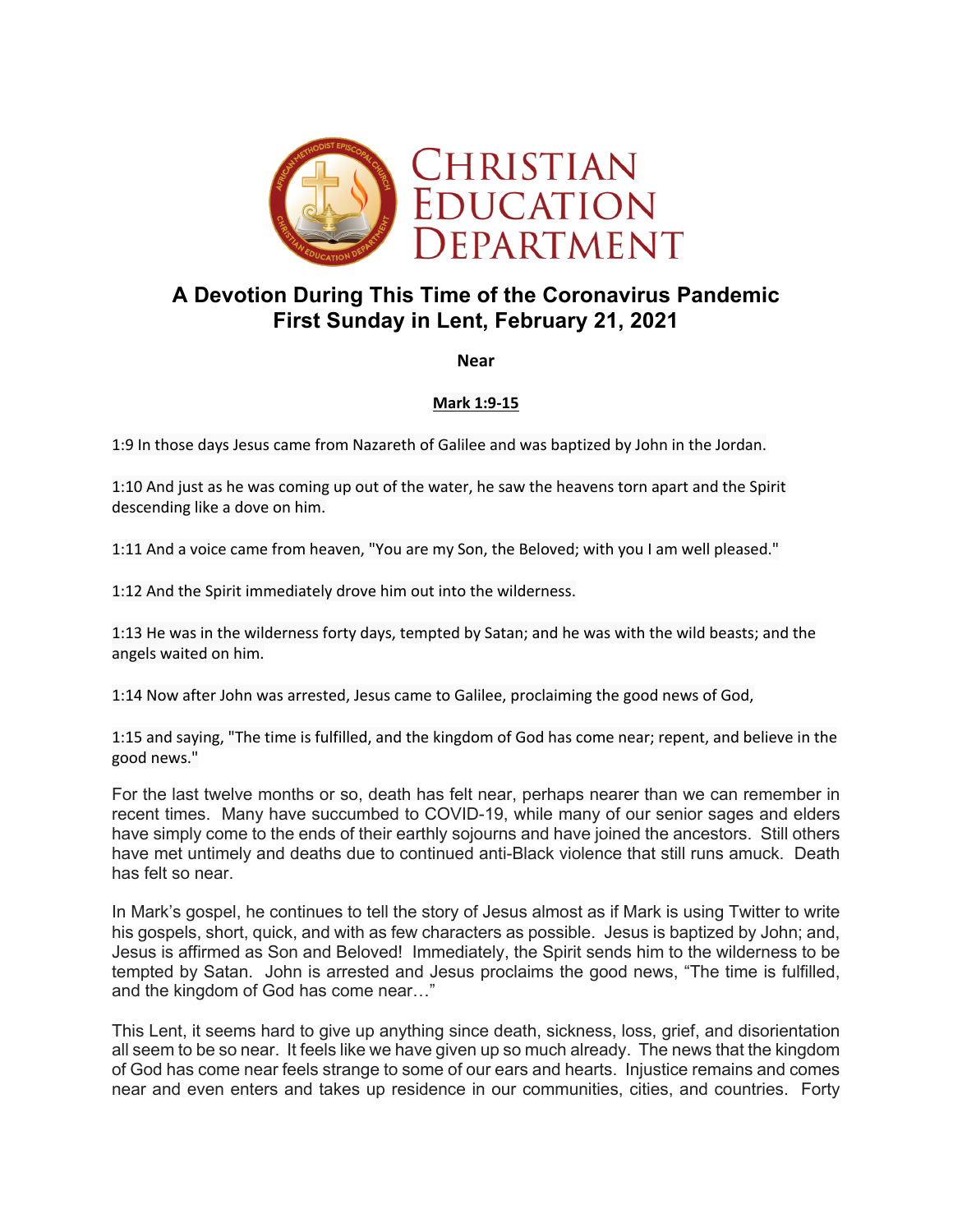days of Lent feel like a bit too much given that we already feel like we are in the wilderness, being tormented, tempted, and tried.

Yet we still hear the savior's words, "The kingdom of God has come near, repent and believe the good news." Even when we cannot see it clearly, can we believe it? Of what shall we repent? Can we give up those things that might weigh us down, that might prevent us from running to catch up or reaching to catch on to the kingdom? How will we fight for justice and righteousness? How will we, ourselves, preach the good news? How will we fast, pray, and give to respond to the call of the kingdom? It is near!

**TALK:** Take a moment to be silent, reflect, and share (write down)—Reflecting on the scripture, where is your "wilderness"? Are you still there or have you come out on the other side? Elaborate.

## **PRAY:**

Almighty God, you have promised forgiveness to those who repent. Convict me of my sins. May I be contrite (sorry) as I reflect on my sins during this Lenten season. Give me strength to turn from the ways of sinful destruction. Lead me on the path of eternal life. Give me a clean heart, and uphold me by the Holy Spirit. AMEN

By Bishop Jeffrey N. Leath, Presiding Prelate of the 13<sup>th</sup> Episcopal District, AME Church

#### **ACT:**

1. Based on your reflections from the TALK section, what can you do to help others find the healing they need? If you have not already done so, make a plan for how you will observe the remainder of Lent. (How will we fast, pray, and give?) In this Lenten Season, do what you can to protect the health of others and yourself by practicing social distancing as much as possible, washing your hands often, and wearing face covering to help prevent the spread of COVID-19— See: http://www.amechealth.org.

2. See also the activity that accompanies this devotion.

3. 2021 Liberation and Unity Lenten Devotional: https://www.amazon.com/LIBERATION-UNITY-Lenten-Devotional-Meditation-

ebook/dp/B08TGHQ3TX/ref=sr/\_1/\_1?crid=2PZK8J6YGY2LB&dchild=1&keywords=2021+lente n+devotional+liberation+and+unity&qid=1612922064&sprefix=2021+liberation+and+unity,aps,1 59&sr=8-1

**Song:** Thou My Everlasting Portion (Close to Thee) AMEC Hymnal, #396

1. Thou my ev-er last-ing por-tion, More than friend or life to me, All a-long my pil-grim jour-ney, Sav-ior let me walk with Thee.

*Refrain* Close to Thee, close to Thee, Close to Thee, close to Thee; All a-long my pil-grim jour-ney, Sav-ior let me walk with Thee.

2. Not for ease or world-ly pleas-ure, Nor for fame my prayer shall be; Glad-ly will I toil and suf-fer, On-ly let me walk with Thee.